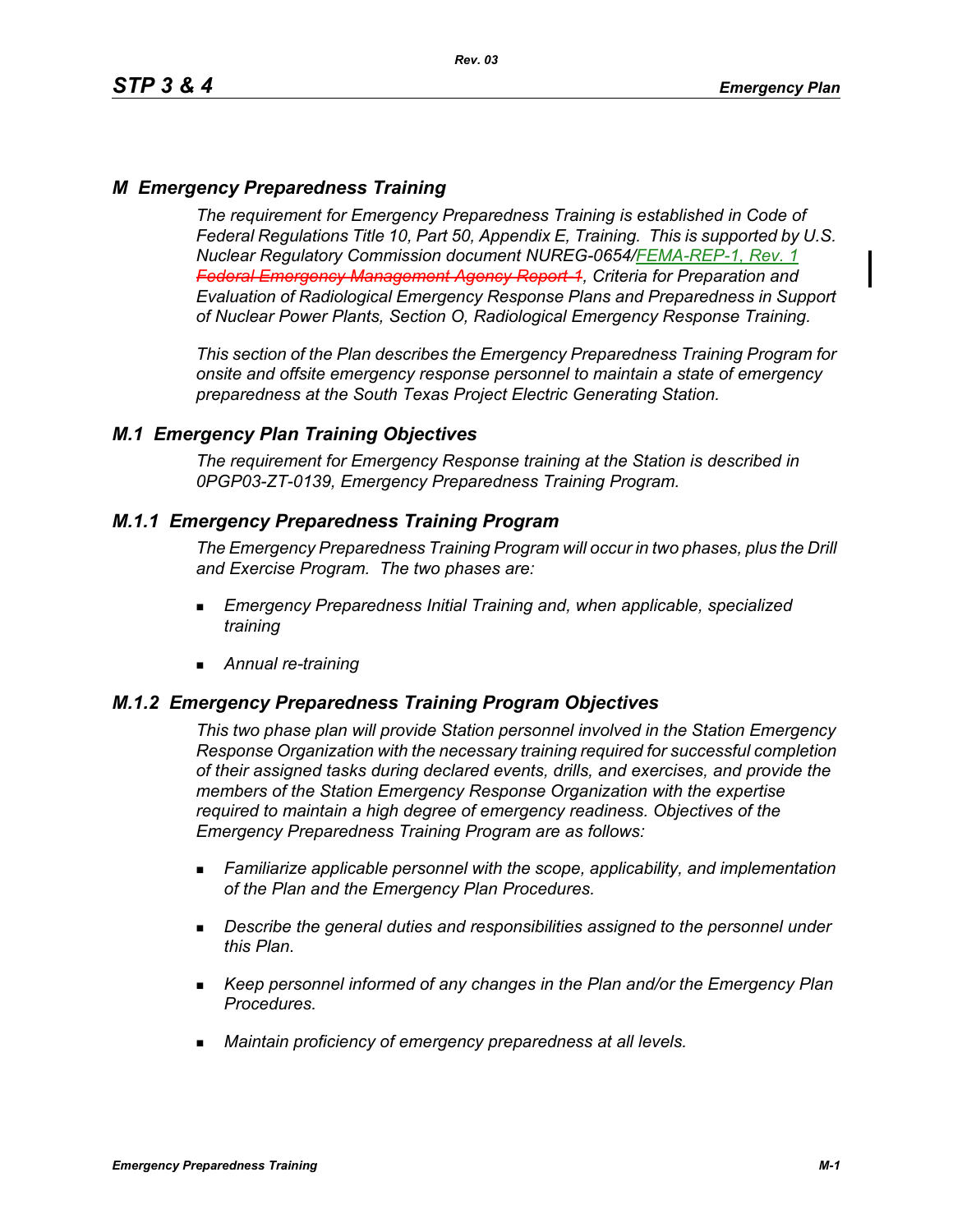## *M.1.3 Emergency Preparedness Training Program Content*

*To meet these objectives, the Emergency Preparedness Training Program will include, but is not limited to the following:*

- *General content of the Plan and procedures*
- *Location of emergency equipment and supplies*
- *Names, locations, and functions of the emergency response facilities*
- *Use of Station communication systems*
- *Personnel accountability, assembly, and evacuation*

### *M.2 Overall Responsibility - Emergency Plan Training*

*The overall responsibility for assignment of Emergency Preparedness Training lies with the Supervisor, Emergency Response as described in approved Plant Procedures.*

## *M.2.1 Emergency Response Facility Managers*

*Each Emergency Response Facility Manager is responsible to ensure the personnel within their facility receive the training required to attend their duties in the Station Emergency Response Organization. Personnel assigned Station Emergency Response Organization duties are responsible to become familiar with their emergency response duties and responsibilities.*

#### *M.2.2 Emergency Response Organization Personnel*

*All Station Emergency Response Organization personnel are not required to have the in-depth training that is required of those personnel who will be in a management position during a declared event. However, cross-training is allowed.*

#### *M.2.3 Annual Retraining*

*Annually, Station personnel shall re-qualify for their position. The requalification may be accomplished by either classroom instruction or through the drill and exercise program by being a participant, mentor, coach, evaluator, or controller, but not as an observer. Multiple assignees to a given key Emergency Response Organization position may receive credit for the same drill if their participation is a meaningful and thorough opportunity to gain proficiency in the assigned position.*

## *M.2.4 Computer Based Training*

*Computer Based Training (CBT) is an acceptable equivalent method for classroom refresher training.*

#### *M.2.5 New Personnel Training*

*New personnel assigned to the Station shall attend applicable Emergency Plan Training prior to assuming any Emergency Response Organization position.*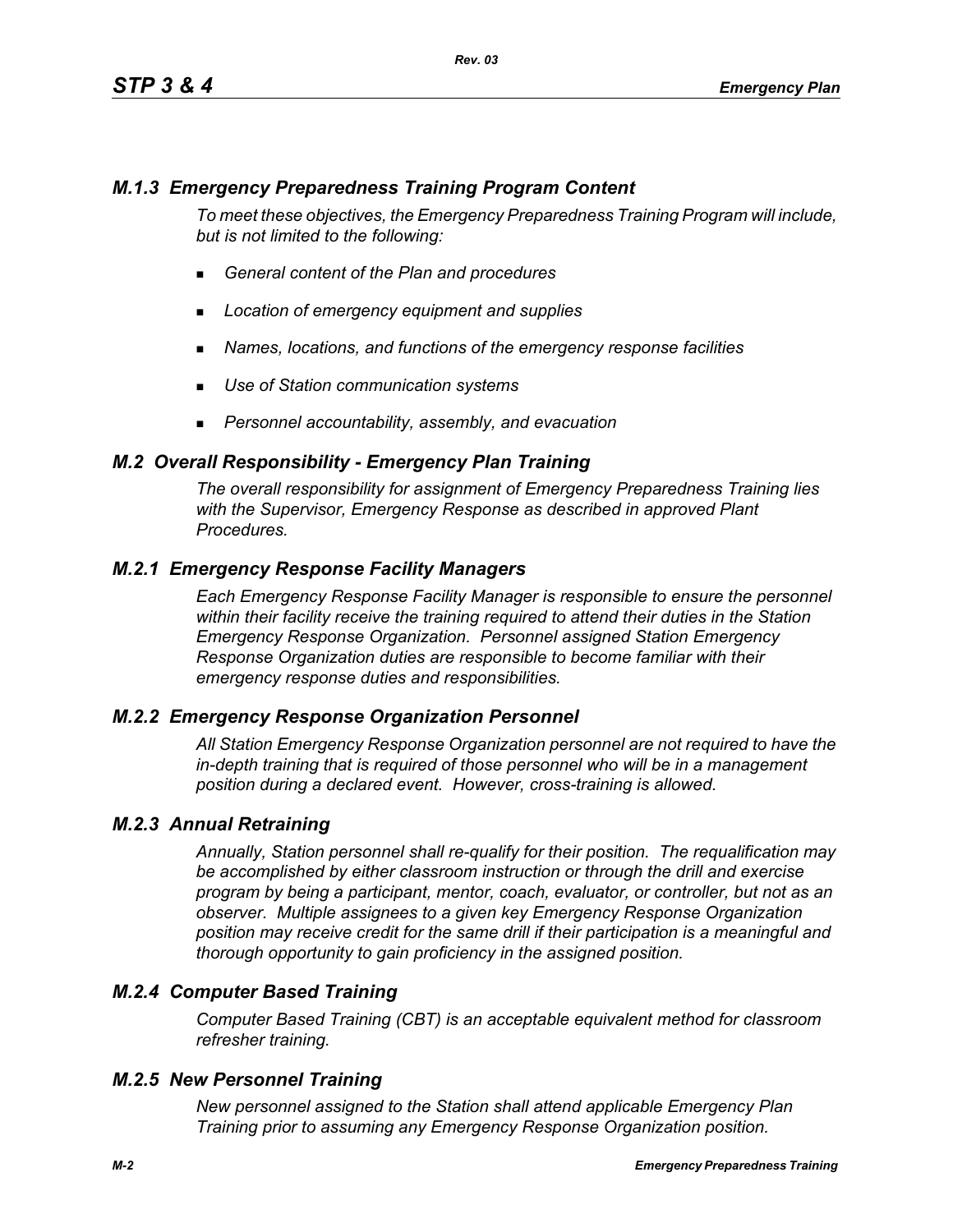# *M.3 Emergency Plan Training*

*Emergency Plan Training shall consist of in-depth knowledge in those areas where Emergency Response Organization personnel have specific duties and responsibilities in implementing the Emergency Plan. The training that each member of the Emergency Response Organization is required to have is provided in approved Plant Procedures. As a minimum, all Station Emergency Response Organization personnel shall receive Emergency Preparedness Initial training.*

- *M.3.1 Emergency Plan Training is developed as a joint effort between the Nuclear Training Department and the Emergency Response Division.*
- *M.3.2 Emergency Plan Training Program lesson plans are developed using applicable guidance from the systematic approach to training process.*
- *M.3.3 Formal training shall be subject to verification by examination. Examinations are derived from approved examination questions using the terminal and enabling objectives identified in the lesson plans.*

# *M.4 Specialized Emergency Plan Training Content*

### *M.4.1 Specialized training shall be conducted to cover the following topics:*

- *Offsite Dose Calculations*
- *Emergency Communications*
- *ICS/ERFDADS/PICS Operation*
- *Offsite Field Teams*
- *Emergency Medical Care*

### *M.5 Non-Emergency Response Organization Personnel Emergency Plan Familiarization*

*Station personnel not assigned Station Emergency Response Organization duties (non-essential personnel) shall be trained to respond to emergency alarms.*

## *M.6 Specialized Training Methods*

*Training for Station Emergency Response Organization personnel shall include formalized classroom training, examinations, or involvement in the Drill and Exercise Program. It is the intent of this training program to qualify Station Emergency Response Organization personnel in the requirements of the Station Emergency Plan and Procedures. Training is accomplished by two means of instruction.*